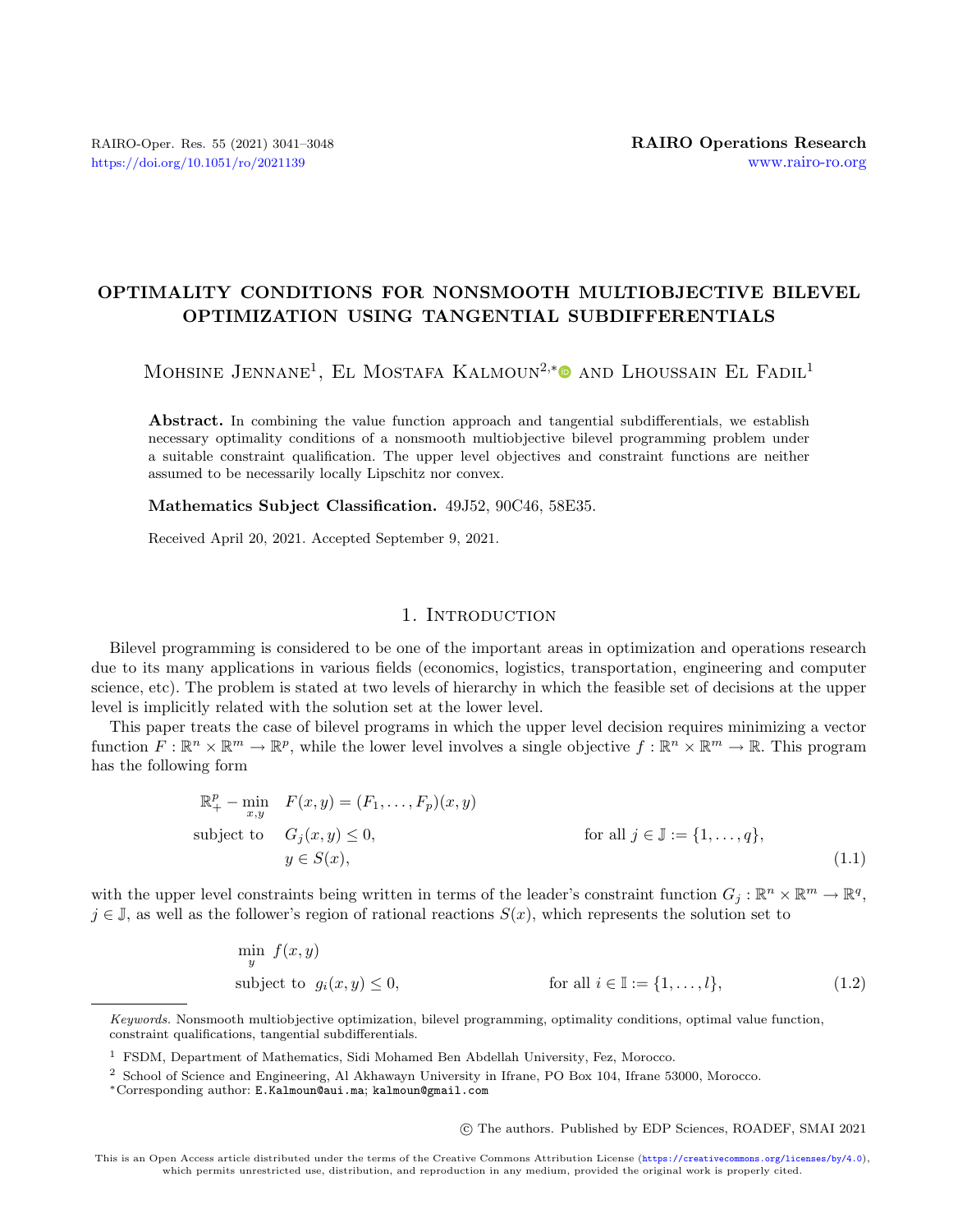## $3042$  M. JENNANE ET AL.

with  $g_i: \mathbb{R}^n \times \mathbb{R}^m \to \mathbb{R}^l$ ,  $i \in \mathbb{I}$ , denote the lower level constraints.

The same problem has been investigated by many authors. In employing both the value function as well as the KKT conditions of [\(1.2\)](#page-0-0), necessary optimality conditions were established in [\[17\]](#page-7-0) under smooth settings. In [\[4,](#page-7-1)[9\]](#page-7-2), necessary optimality conditions were derived for Pareto optimal solutions using the Hiriart-Urruty scalarization [\[7\]](#page-7-3), under the use of Clarke's generalized Jacobian with the nonsmooth Mangasarian–Fromovitz constraint qualification in the first paper [\[4\]](#page-7-1), and convexificators with a generalized Abadie's constraint qualification in the latter paper [\[9\]](#page-7-2).

In this work, we take up the general concept of local weakly efficiency with respect to Problem  $(1.1)$  which is multiobjective. Letting

$$
\overline{S} := \{(x, y) \in \mathbb{R}^n \times \mathbb{R}^m : y \in S(x), G_j(x, y) \le 0, \text{ for all } j \in \mathbb{J}\}
$$

be the leader's feasible region, a pair  $(\hat{x}, \hat{y}) \in \overline{S}$  is called a local weakly efficient solution of [\(1.1\)](#page-0-1) and [\(1.2\)](#page-0-0) if there is an open set  $U_0 \times V_0$  containing  $(\hat{x}, \hat{y})$  such that

$$
F(x,y) - F(\widehat{x},\widehat{y}) \notin -\mathrm{int} \, \mathbb{R}^n_+ \quad \forall (x,y) \in \overline{S} \cap (U_0 \times V_0). \tag{1.3}
$$

Our aim is to apply the value function approach as well as the notion of tangential subdifferentials as mathematical tools in order to establish the optimality conditions that must hold at any local weakly efficient solution of the problem  $(1.1)$  and  $(1.2)$ . The latter tool includes many types of subdifferentials like Gâteaux derivatives or convex subdifferentials and coincides with those of Clarke and Michel-Penot, in the case of locally Lipschitz functions that are Clarke regular and MP regular, respectively. It coincides also with upper regular convexificator in the case of tangentially convex functions. Moreover, we employ a specific constraint qualification which is weaker than the Zangwill constraint qualification [\[19\]](#page-7-4) and other known constraint qualifications like Cottle, Mangasarian–Fromovitz, Kuhn–Tucker, etc.

After this introduction, our paper has the following structure. In Section [2,](#page-1-0) we give the notations and definitions needed in the sequel. In Section [3,](#page-2-0) we reformulate the bilevel program  $(1.1)$  and  $(1.2)$  and we present some constraint qualifications in terms of tangential subdifferentials with a statement of the relationship between them. In Section [4,](#page-3-0) necessary conditions are derived under a suitable constraint qualification. An example is given at the end to clarify the main result.

## <span id="page-1-1"></span>2. Notations and preliminaries

<span id="page-1-0"></span>We follow the standard notation employed in nonlinear optimization. First, letting  $\emptyset \neq C \subseteq \mathbb{R}^n$ , by the sets int C, co C,  $C^{\circ}$ ,  $C^s$  we mean the interior, convex hull, negative and strictly negative polar cone of C, respectively.

The convex cone generated by  $\mathcal C$  contains exactly all conic combinations of the elements of  $\mathcal C$ , it can be expressed as follows:

$$
\text{cone}(\mathcal{C}) := \left\{ \xi \in \mathbb{R}^n : \xi = \sum_{i=1}^r \alpha_i \xi_i, \ \alpha_i \geq 0, \ \xi_i \in \mathcal{C}, \ i = 1, 2, \dots, r, \ r \geq 1 \right\}.
$$

Recall that for any two sets  $C_1$  and  $C_2$  in  $\mathbb{R}^n$  one has

$$
cone(\mathcal{C}_1 \cup \mathcal{C}_2) = cone(\mathcal{C}_1) + cone(\mathcal{C}_2). \tag{2.1}
$$

We recall also three notions of tangent cones: feasible directions, weak feasible directions and contingent, which are given with respect to  $\mathcal C$  and an element  $z \in \text{cl } \mathcal C$  as follows

$$
D(\mathcal{C}, z) := \{ \xi \in \mathbb{R}^n : \exists \delta > 0, \ \forall \alpha \in (0, \delta), \ z + \alpha \xi \in \mathcal{C} \},
$$
  
\n
$$
WD(\mathcal{C}, z) := \{ \xi \in \mathbb{R}^n : \exists t_n \downarrow 0, \ \forall n \in \mathbb{N}, \ z + t_n \xi \in \mathcal{C} \},
$$
  
\n
$$
T(\mathcal{C}, z) := \{ \xi \in \mathbb{R}^n : \exists t_k \downarrow 0, \ \exists \xi_k \to \xi, \ z + t_k \xi_k \in \mathcal{C} \}.
$$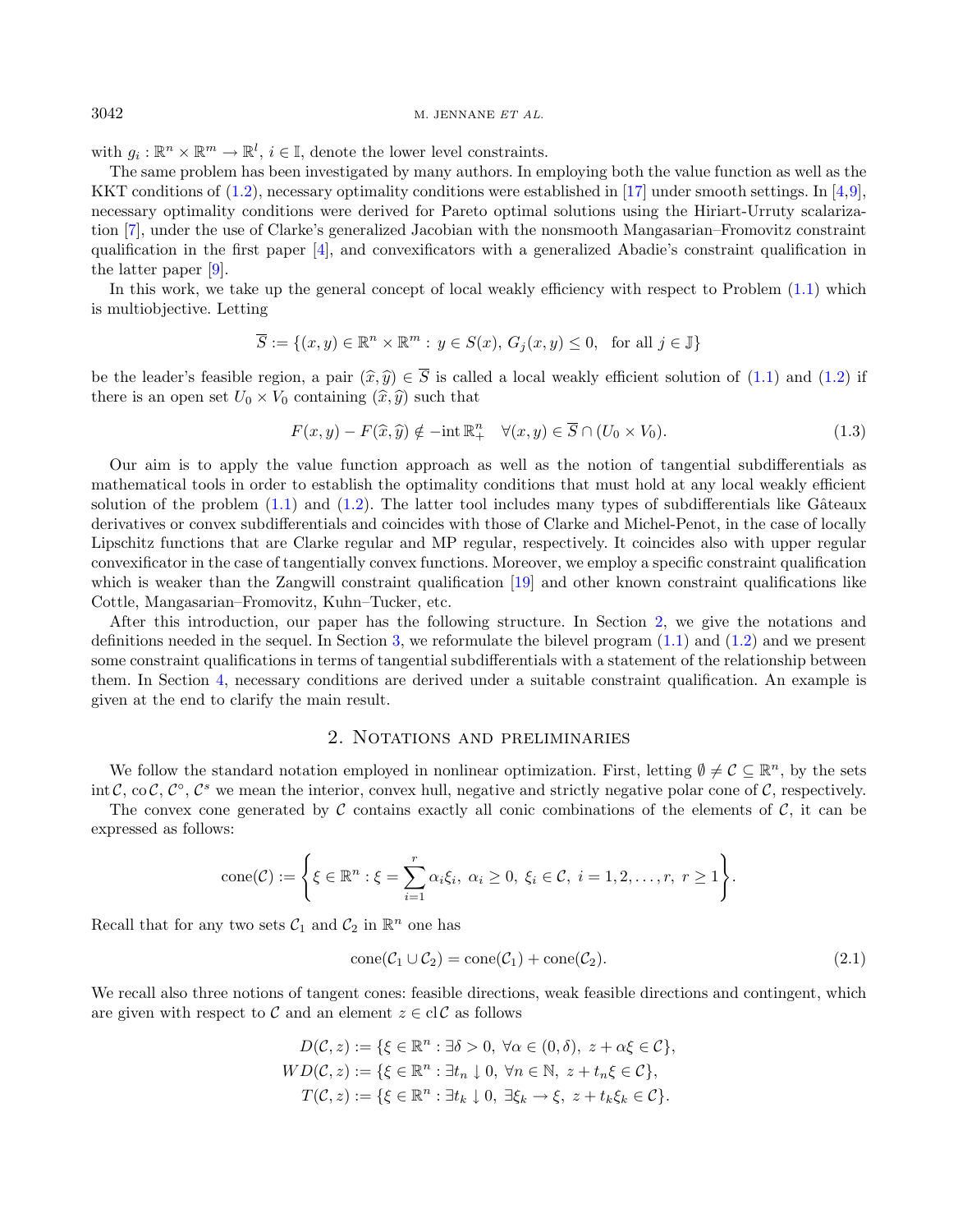It is a direct matter to check that  $D(C, z) \subseteq WD(C, z)$ . Note that the cone  $D(C, z)$  is in general not convex nor closed, whereas  $T(\mathcal{C}, z)$  is closed but not necessarily convex, and when  $\mathcal{C}$  is convex,  $D(\mathcal{C}, z)$  =  $WD(C, z)$ 

Let  $\varphi : \mathbb{R}^n \to \mathbb{R}$ . The function  $\varphi$  is said to be tangentially convex at  $z \in \mathbb{R}^n$  [\[15\]](#page-7-5) if its directional derivative (also known as Dini derivative) at  $z$ ,

<span id="page-2-1"></span>
$$
\varphi'(z,\xi) := \lim_{t \downarrow 0} \frac{\varphi(z + t\xi) - \varphi(z)}{t},
$$

is finite for any direction  $\xi \in \mathbb{R}^n$  and convex in this argument. Observe that we have sublinearity of the directional derivative of any tangentially convex function since it is positive homogeneous. Realize that if  $\varphi$  is Hadamard directionally differentiable, then its Hadamard directional derivative reduces to it directional derivative. For the converse,  $\varphi$  is Hadamard directionally differentiable at z in  $\xi$  if  $\varphi$  is locally Lipschitz at z and directionally differentiable. On the other hand, the tangential subdifferential of  $\varphi : \mathbb{R}^n \to \mathbb{R}$  at  $z \in \mathbb{R}^n$  is given by [\[10,](#page-7-6)[15\]](#page-7-5)

$$
\partial_T \varphi(z) := \left\{ y^* \in \mathbb{R}^n : \langle y^*, \xi \rangle \le \varphi'(z, \xi) \; \forall \xi \in \mathbb{R}^n \right\}.
$$
\n(2.2)

For a tangentially convex function, this subdifferential is nonempty, compact and convex (see [\[11\]](#page-7-7)). Furthermore, tangentially convex functions constitute a large class that contains convex functions on open domains where the tangential subdifferential falls into the classical Fréchet subdifferential, Gâteaux differentiable functions on open domains with a tangential subdifferential reduced to the gradient. This class also includes locally Lipschitz functions that are either Clarke regular [\[1\]](#page-7-8) or Michel-Penot regular [\[13\]](#page-7-9), and their tangential subdifferential is equal to that of Clarke in the first case and Michel-Penot in the second.

Notice that if  $\varphi$  is tangentially convex at z, then it follows from the sublinearity of  $\varphi'(z,.)$  that  $(2.2)$  is equivalent to

$$
\varphi'(z,\xi) = \max_{z^* \in \partial_T \varphi(z)} \langle z^*, \xi \rangle, \forall \xi \in \mathbb{R}^n,
$$

which implies that

$$
\inf_{z^*\in \partial_T\varphi(z)}\langle z^*,\xi\rangle\leq \varphi_d^+(z,\xi)=\varphi'(z,\xi)=\varphi_d^-(z,\xi)\leq \sup_{z^*\in \partial_T\varphi(z)}\langle z^*,\xi\rangle, \forall\ \xi\in\mathbb{R}^n,
$$

where  $\varphi_d^+(z,\xi)$  and  $\varphi_d^-(z,\xi)$  denote respectively the upper and lower Dini directional derivatives of  $\varphi$  at z in the direction  $\xi$ . Then,  $\partial_T \varphi(z)$  is a convexificator of  $\varphi$  at z.

Note also that the definition of tangential subdifferential coincides with that of upper regular convexificator in the case of tangentially convex functions since  $\varphi'(z,\xi) = \varphi_d^+(z,\xi) = \sup_{z^* \in \partial_T \varphi(z)} \langle z^*,\xi \rangle, \forall \xi \in \mathbb{R}^n$ .

### <span id="page-2-0"></span>3. Reformulation of the bilevel program and constraint qualifications

In order to convert the bilevel program (1.[1\)](#page-0-1) to an equivalent single-level program, we are going to employ the value function approach [\[14,](#page-7-10) [18\]](#page-7-11). Let us first denote the value function of the program [\(1.2\)](#page-0-0) by

$$
\phi(x) := \inf_{y} \left\{ f(x, y) : g_i(x, y) \le 0 \text{ for all } i \in \mathbb{I} \right\},\tag{3.1}
$$

where by convention inf  $\emptyset = +\infty$ . The leader program [\(1.1\)](#page-0-1) can be restated as follows

$$
\mathbb{R}_{+}^{p} - \min_{x,y} \quad F(x,y) = (F_1, \ldots, F_p)(x,y)
$$
\nsubject to\n
$$
G_j(x,y) \leq 0,
$$
\nfor all  $j \in \mathbb{J},$ \n
$$
g_i(x,y) \leq 0,
$$
\nfor all  $i \in \mathbb{I},$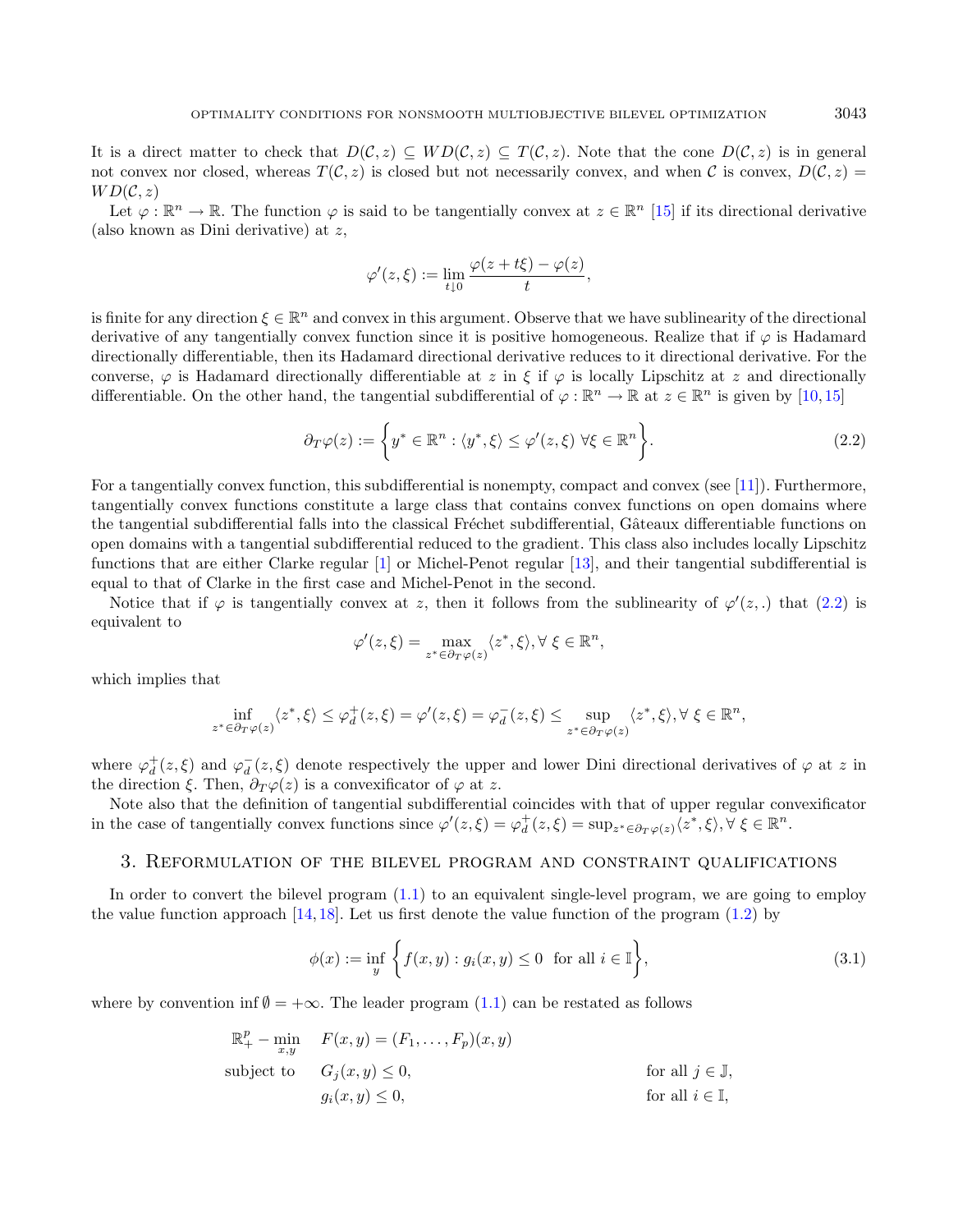$3044$  M. JENNANE ET AL.

<span id="page-3-1"></span>
$$
f(x,y) - \phi(x) \le 0. \tag{3.2}
$$

The feasible set of [\(3.2\)](#page-3-1) is

$$
\Xi := \{(x, y) \in \mathbb{R}^n \times \mathbb{R}^m \mid G_j(x, y) \le 0, j \in \mathbb{J}, g_i(x, y) \le 0, i \in \mathbb{I}, f(x, y) - \phi(x) \le 0\}.
$$

Given a point  $(\widehat{x}, \widehat{y}) \in \Xi$ , we consider the index sets

$$
\mathbb{I}(\widehat{x},\widehat{y}) := \{i \in \mathbb{I} : g_i(\widehat{x},\widehat{y}) = 0\} \text{ and } \mathbb{J}(\widehat{x},\widehat{y}) := \{j \in \mathbb{J} : G_j(\widehat{x},\widehat{y}) = 0\}.
$$

Suppose that  $F_k, k \in \mathbb{K} := \{1, \ldots, p\}$  and  $G_j, j \in \mathbb{J}(\hat{x}, \hat{y})$  are tangentially convex at  $(\hat{x}, \hat{y})$ , and that  $f$  and  $g_i$ ,  $i \in \mathbb{J}(\hat{x}, \hat{y})$  are convex. We can easily show the convexity of  $\phi$ .  $i \in \mathbb{I}(\hat{x}, \hat{y})$  are convex. We can easily show the convexity of  $\phi$ .

In the following definition, we give three constraint qualifications:

#### Definition 3.1. Let

$$
\Gamma(\widehat{x},\widehat{y}) := \bigcup_{i \in \mathbb{I}(\widehat{x},\widehat{y})} \partial_T g_i(\widehat{x},\widehat{y}) \cup \bigcup_{j \in \mathbb{J}(\widehat{x},\widehat{y})} \partial_T G_j(\widehat{x},\widehat{y}) \cup (\partial_T f(\widehat{x},\widehat{y}) - \partial_T \phi(\widehat{x}) \times \{0\}).
$$

We say that:

– Zangwill constraint qualification ( $\partial_T$ -ZCQ) is verified at  $(\hat{x}, \hat{y})$  if

<span id="page-3-2"></span>
$$
(\Gamma(\widehat{x},\widehat{y}))^{\circ} \subseteq D(\Xi,(\widehat{x},\widehat{y})).
$$

– Weak Zangwill constraint qualification ( $\partial_T$ -WZCQ) is verified at  $(\hat{x}, \hat{y})$  if

$$
(\Gamma(\widehat{x},\widehat{y}))^{\circ} \subseteq WD(\Xi,(\widehat{x},\widehat{y})).
$$

<span id="page-3-3"></span><span id="page-3-0"></span>**Remark 3.2.** Since  $D(\Xi, (\hat{x}, \hat{y})) \subseteq WD(\Xi, (\hat{x}, \hat{y}))$ , then  $\partial_T$ -ZCQ  $\Rightarrow \partial_T$ -WZCQ.

## 4. Necessary optimality conditions

Before we proceed to establish our new necessary optimality conditions for local weakly efficient solution of  $(1.1)$  by means of the tangential subdifferential, we recall this lemma from [\[6\]](#page-7-12).

**Lemma 4.1** ([\[6\]](#page-7-12)). Consider two arbitrary index sets V and W (possibly infinite), and two maps  $\varphi: V \to \mathbb{R}^n$ and  $\psi: W \to \mathbb{R}^n$ .

If the set  $\operatorname{co} \{\varphi(v), v \in V\}$  + cone{ $\psi(w), w \in W$ } is closed, then the following two statements are equivalent:

(i)  $\begin{cases} \langle \varphi(v), d \rangle < 0, v \in V, V \neq \emptyset, \\ \langle \psi(v), d \rangle < 0, \end{cases}$  $\langle \varphi(v), u \rangle < 0, v \in V, V \neq \emptyset,$  has no solution  $d \in \mathbb{R}^n$ .<br> $\langle \psi(w), d \rangle \leq 0, w \in W$ ,

(ii)  $0 \in \text{co}\{\varphi(v), v \in V\} + \text{cone}\{\psi(w), w \in W\}.$ 

<span id="page-3-4"></span>**Theorem 4.2.** Assume the point  $(\hat{x}, \hat{y})$ , a local weakly efficient solution of [\(1.1\)](#page-0-1), is such that

(1)  $F_k, k \in \mathbb{K}$ , and  $G_j, j \in \mathbb{J}(\hat{x}, \hat{y})$  are tangentially convex at  $(\hat{x}, \hat{y})$ , and that f and  $g_i, i \in \mathbb{I}(\hat{x}, \hat{y})$  are convex.

(2) The  $\partial_T$ -WZCQ holds at  $(\widehat{x}, \widehat{y})$ .

(3) The set

$$
D := \text{cone}\left(\bigcup_{i \in \mathbb{I}(\widehat{x}, \widehat{y})} \partial_T g_i(\widehat{x}, \widehat{y}) \cup \bigcup_{j \in \mathbb{J}(\widehat{x}, \widehat{y})} \partial_T G_j(\widehat{x}, \widehat{y}) \cup (\partial_T f(\widehat{x}, \widehat{y}) - \partial_T \phi(\widehat{x}) \times \{0\})\right)
$$

is closed.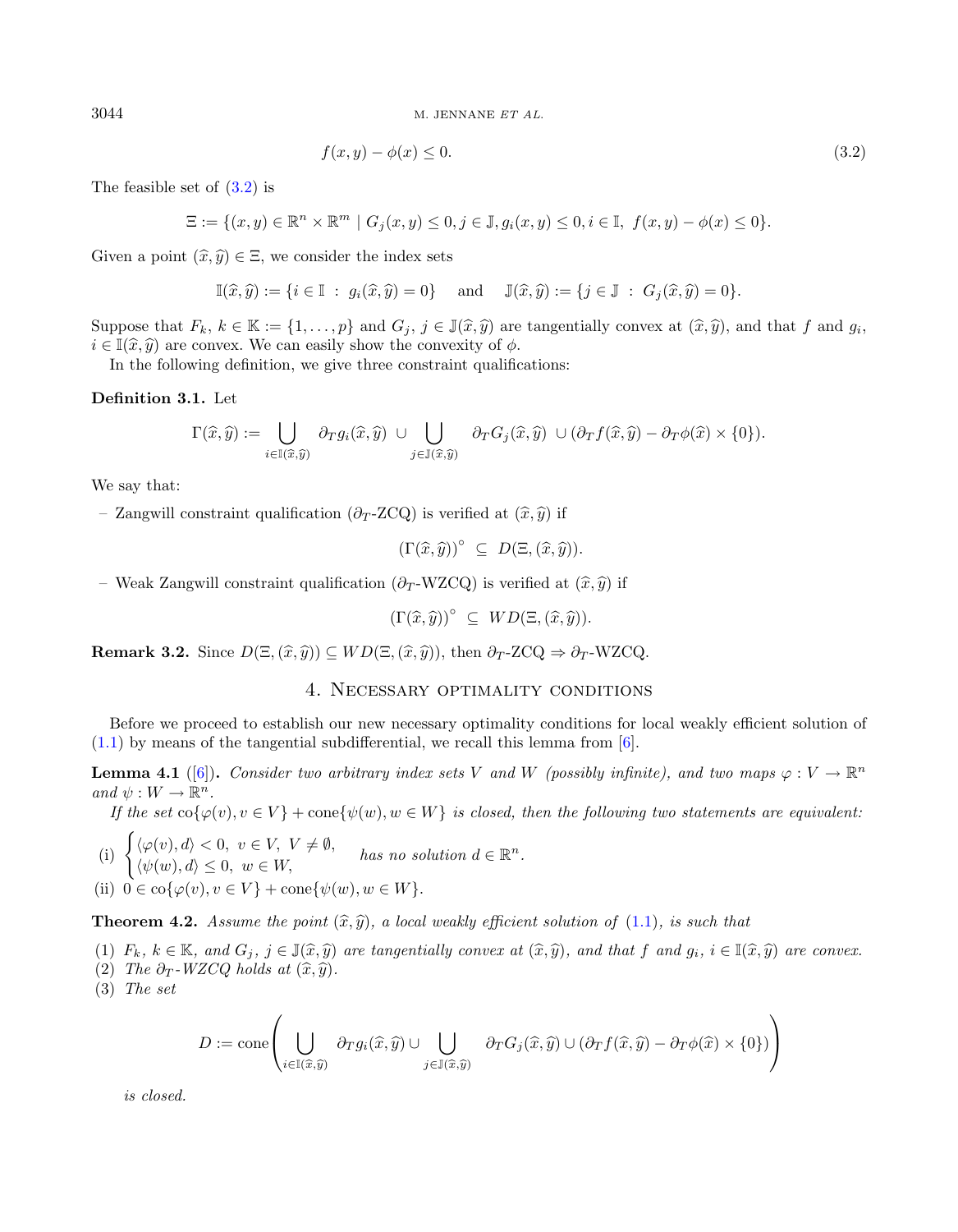Then there exists  $\alpha = (\alpha_1, \dots, \alpha_m) \in \mathbb{R}^m_+$  with  $\sum_{k=1}^p \alpha_k = 1$ , such that

$$
0 \in \sum_{k=1}^{p} \alpha_i \partial_T F_k(\hat{x}, \hat{y}) + \sum_{i \in I(\hat{x}, \hat{y})} \text{cone } \partial_T g_i(\hat{x}, \hat{y}) + \sum_{j \in J(\hat{x}, \hat{y})} \text{cone } \partial_T G_j(\hat{x}, \hat{y}) \tag{4.1}
$$

+ cone
$$
(\partial_T f(\hat{x}, \hat{y}) - \partial_T \phi(\hat{x}) \times \{0\}).
$$
 (4.2)

*Proof.* First, by definition of local weak efficiency, there is an open set  $U \times V$  of  $(\hat{x}, \hat{y})$  such that there is no  $(x, y) \in \Xi \cap (U \times V)$  with

<span id="page-4-1"></span>
$$
F_k(x, y) < F_k(\widehat{x}, \widehat{y}); \quad \forall k \in \mathbb{K}.
$$

We claim that

$$
\left(\bigcup_{k\in\mathbb{K}}\partial_{T}F_{k}(\widehat{x},\widehat{y})\right)^{s}\cap WD(\Xi,(\widehat{x},\widehat{y}))=\emptyset.
$$
\n(4.3)

Indeed, contrary to our claim, suppose there exists

$$
z^* = (z_1^*, z_2^*) \in \left(\bigcup_{k \in \mathbb{K}} \partial_T F_k(\widehat{x}, \widehat{y})\right)^s \cap WD(\Xi, (\widehat{x}, \widehat{y})),
$$

then we get  $z^* \in \left(\bigcup_{k \in \mathbb{K}} \partial_T F_k(\hat{x}, \hat{y})\right)^s$  and  $z^* \in WD(\Xi, (\hat{x}, \hat{y}))$ .

Note first that, from  $z^* \in (\bigcup_{k \in \mathbb{K}} \partial_T F_k(\hat{x}, \hat{y}))^s$ , it follows that

$$
\langle w^*, z^* \rangle < 0, \quad \forall w^* \in \partial_T F_k(\hat{x}, \hat{y}), \ \forall k \in \mathbb{K}.\tag{4.4}
$$

For each  $k \in \mathbb{K}$ , define  $\varphi_k : \partial_T F_k(\widehat{x}, \widehat{y}) \subset \mathbb{R}^n \times \mathbb{R}^m \to \mathbb{R}$  as

<span id="page-4-3"></span>
$$
\varphi_k(w^*) = \langle w^*, z^* \rangle, \ \forall w^* \in \partial_T F_k(\widehat{x}, \widehat{y}).
$$

The continuity of  $\varphi_k$  on  $\partial_T F_k(\hat{x}, \hat{y})$ , which is compact, implies the existence of  $\overline{w}^* \in \partial_T F_k(\hat{x}, \hat{y})$  with  $\varphi_k(\overline{w}^*)$  =  $\max_{w^* \in \partial_T F_k(\widehat{x}, \widehat{y})} \langle w^*, z^* \rangle$ . Hence, according to  $(4.4)$ , we obtain for every  $k \in \mathbb{K}$ 

$$
F'_{k}(\hat{x}, \hat{y}, z^*) = \max_{w^* \in \partial_T F_k(\hat{x}, \hat{y})} \langle w^*, z^* \rangle = \langle \overline{w}^*, z^* \rangle < 0. \tag{4.5}
$$

Now, since  $z^* = (z_1^*, z_2^*) \in WD(\Xi, (\hat{x}, \hat{y}))$ , there is  $t_s \downarrow 0$  satisfying  $(\hat{x}, \hat{y}) + t_s(z_1^*, z_2^*) \in \Xi$  for all  $s \in \mathbb{N}$ .<br>Fing into account that the point  $(\hat{x}, \hat{y})$  is a local workly officient solution of (1,1), we o Taking into account that the point  $(\hat{x}, \hat{y})$  is a local weakly efficient solution of [\(1.1\)](#page-0-1), we obtain that there is  $(\hat{x}, \hat{y}) + t_s(z_1^*, z_2^*) \in B((\hat{x}, \hat{y}), \delta)$ , for some  $\delta > 0$  and for *s* large enough, such that there is  $\overline{k} \in \mathbb{K}$  satisfying  $\overline{k} \in \mathbb{K}$  satisfying  $F_{\overline{k}}((\widehat{x}, \widehat{y}) + t_s(z_1^*, z_2^*)) \ge F_{\overline{k}}(\widehat{x}, \widehat{y}).$  In combining this with the fact that

$$
F'_{\overline{k}}((\widehat{x},\widehat{y}),(z_1^*,z_2^*))=\lim_{s\to\infty}\frac{F_{\overline{k}}((\widehat{x},\widehat{y})+t_s(z_1^*,z_2^*))-F_{\overline{k}}(\widehat{x},\widehat{y})}{t_s},
$$

we obtain  $F'_{\overline{i}}$  $(\hat{x}, \hat{y}), (z_1^*, z_2^*)) \ge 0$  for  $\overline{k} \in \mathbb{K}$ , which contradicts  $(4.5)$ , and consequently,  $(4.3)$  is fulfilled. Thus,

$$
\mathrm{int}\left(\bigcup_{k\in\mathbb{K}}\partial_{T}F_{k}(\widehat{x},\widehat{y})\right)^{s}\cap\mathrm{cl}(WD(\Xi,(\widehat{x},\widehat{y})))=\left(\bigcup_{k\in\mathbb{K}}\partial_{T}F_{k}(\widehat{x},\widehat{y})\right)^{s}\cap\mathrm{cl}(WD(\Xi,(\widehat{x},\widehat{y})))=\emptyset.
$$

On the basis of  $\partial_T$ -WZCQ, we have

$$
\left(\bigcup_{k\in\mathbb{K}}\partial_{T}F_{k}(\hat{x},\hat{y})\right)^{s}\cap\left(\bigcup_{i\in\mathbb{I}(\hat{x},\hat{y})}\partial_{T}g_{i}(\hat{x},\hat{y})\right)^{\circ}\cap\left(\bigcup_{j\in\mathbb{J}(\hat{x},\hat{y})}\partial_{T}G_{j}(\hat{x},\hat{y})\right)^{\circ}\cap\left(\partial_{T}f(\hat{x},\hat{y})-\partial_{T}\phi(\hat{x})\times\{0\}\right)^{\circ}=\emptyset.
$$
\n(4.6)

<span id="page-4-2"></span><span id="page-4-0"></span>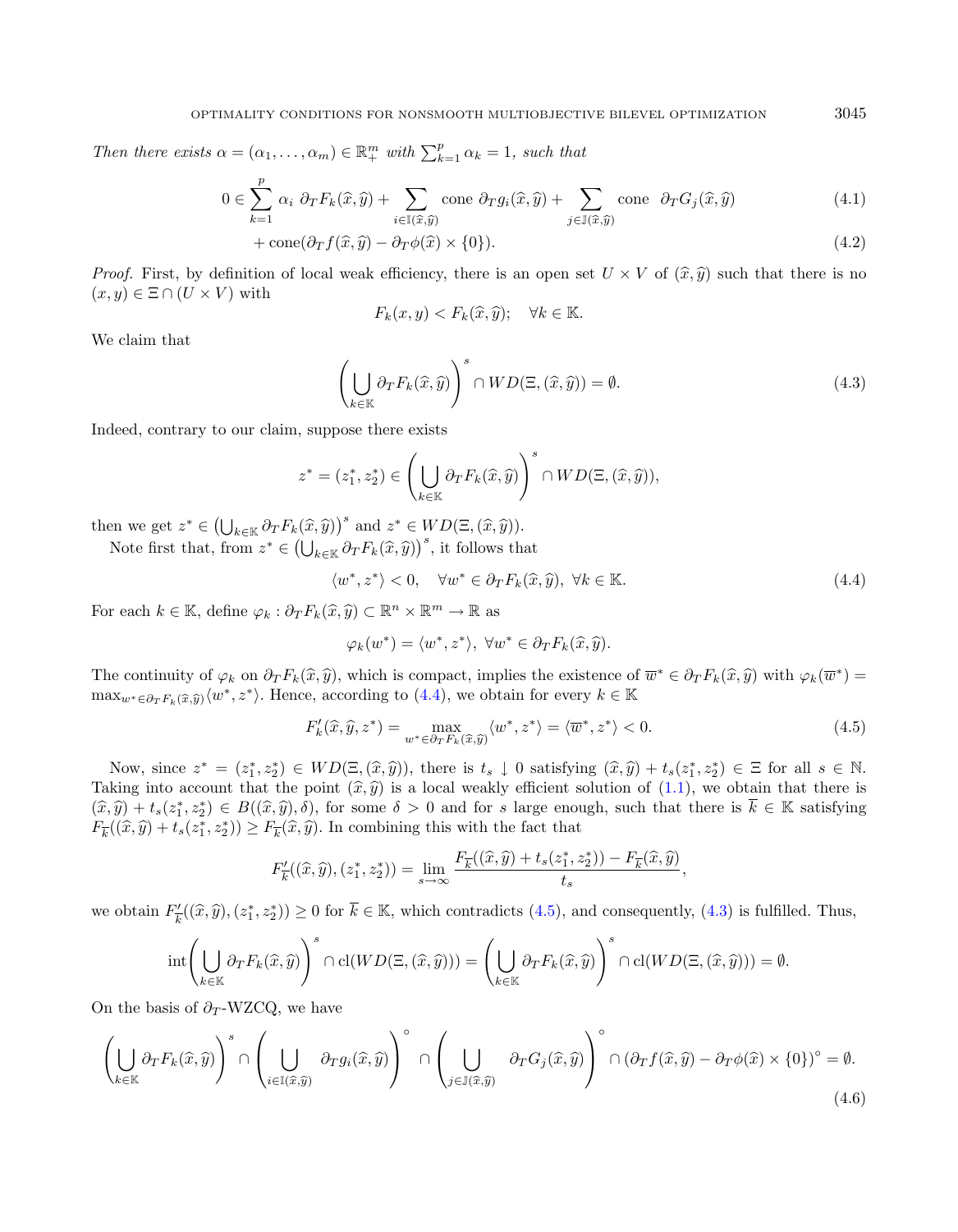Then, from  $(4.6)$ , we see that the system

$$
\begin{cases} \langle \zeta_k, z^* \rangle < 0, & \forall \ k \in \mathbb{K}, \ \forall \zeta_k \in \partial_T F_k(\hat{x}, \hat{y}), \\ \langle \vartheta_j, z^* \rangle < 0, & \forall \ j \in \mathbb{J}, \ \forall \vartheta_j \in \partial_T G_j(\hat{x}, \hat{y}), \\ \langle \theta_i, z^* \rangle < 0, & \forall \ i \in \mathbb{I}, \ \forall \zeta_i \in \partial_T g_i(\hat{x}, \hat{y}), \\ \langle \eta, z^* \rangle < 0, & \forall \eta_k \in \partial_T f(\hat{x}, \hat{y}) - \partial_T \phi(\hat{x}) \times \{0\}, \end{cases}
$$

has no solution  $z^* \in \mathbb{R}^n \times \mathbb{R}^m$ . On the other hand, since  $\partial_T F_k(\hat{x}, \hat{y})$  is compact for each  $k \in \mathbb{K}$ , the set  $\mathbb{R}^p$  ( $\partial_{\overline{x}} F_k(\hat{x}, \hat{y})$ ) is  $\partial_{\overline{x}} F_k(\hat{x}, \hat{y})$  is closed because so is D. Thus, by  $\bigcup_{k=1}^p (\partial_T F_k(\hat{x}, \hat{y}))$  is also compact, and hence  $\bigcup_{k=1}^p (\partial_T F_k(\hat{x}, \hat{y})) + D$  is closed because so is D. Thus, by virtue of Lemma [4.1,](#page-3-2) we are led to

$$
(0,0) \in \text{co}\left(\bigcup_{k=1}^p \partial_T F_k(\widehat{x},\widehat{y})\right) + \text{cone}\left(\bigcup_{i\in\mathbb{I}(\widehat{x},\widehat{y})} \partial_T g_i(\widehat{x},\widehat{y}) \cup \bigcup_{j\in\mathbb{J}(\widehat{x},\widehat{y})} \partial_T G_j(\widehat{x},\widehat{y}) \cup (\partial_T f(\widehat{x},\widehat{y}) - \partial_T \phi(\widehat{x}) \times \{0\})\right).
$$

 $\sum_{k=1}^{p} \alpha_k = 1$  such that Taking into account that tangential subdifferentials are convex, there exist nonnegative scalars  $\alpha_k, k \in \mathbb{K}$  with

$$
(0,0) \in \sum_{k=1}^{p} \alpha_k \ \partial_T F_k(\widehat{x}, \widehat{y}) + \text{cone}\left(\bigcup_{i \in \mathbb{I}(\widehat{x}, \widehat{y})} \partial_T g_i(\widehat{x}, \widehat{y}) \cup \bigcup_{j \in \mathbb{J}(\widehat{x}, \widehat{y})} \partial_T G_j(\widehat{x}, \widehat{y}) \cup (\partial_T f(\widehat{x}, \widehat{y}) - \partial_T \phi(\widehat{x}) \times \{0\})\right).
$$

Consequently by [\(2.1\)](#page-1-1) that yields

$$
(0,0) \in \sum_{k=1}^{p} \alpha_i \partial_T F_k(\hat{x}, \hat{y}) + \sum_{i \in \mathbb{I}(\hat{x}, \hat{y})} \text{cone } \partial_T g_i(\hat{x}, \hat{y}) + \sum_{j \in \mathbb{J}(\hat{x}, \hat{y})} \text{cone } \partial_T G_j(\hat{x}, \hat{y}) + \text{cone}(\partial_T f(\hat{x}, \hat{y}) - \partial_T \phi(\hat{x}) \times \{0\}).
$$

 $\Box$ 

Remark 4.3. From Remark [3.2,](#page-3-3) our main result remains true if we replace  $\partial_T$ -WZCQ with  $\partial_T$ -ZCQ.

Remark 4.4. In [\(3.2\)](#page-3-1), without the two last inequalities, we obtain the same problem studied in many papers as [\[11,](#page-7-7)[12,](#page-7-13)[16\]](#page-7-14) with different constraint qualifications. In the future, it is possible to consider finding new results related to bilevel problems based on these studies.

Next, following [\[3,](#page-7-15) [8\]](#page-7-16) we present an upper estimate for the subdifferential of the value function  $\phi$  (which coincides with  $\partial_T \phi(x)$  since  $\phi$  is convex) in terms of the initial data of [\(1.2\)](#page-0-0).

#### Proposition 4.5. Suppose that

- (i)  $f$  is a convex and continuous function.
- (ii) The argminimum map S is inner semicontinuous at  $(\hat{x}, \hat{y})$ ; that is, for any sequence  $(x_k) \in dom S$  that converges to  $\hat{x}$  there exists a sequence  $(y_k) \in S(x_k)$  that converges to  $\hat{y}$ .
- (iii)  $(\widehat{x}, \widehat{y})$  is lower-level regular; that is, the following implication holds

$$
\left[\sum_{i \in \mathbb{I}(\widehat{x}, \widehat{y})} \beta_i \widetilde{y}_i = 0, \beta_i \ge 0\right] \Rightarrow [\beta_i = 0 \text{ for each } i \in \mathbb{I}(\widehat{x}, \widehat{y})]
$$

when  $(\widetilde{x}_i, \widetilde{y}_i) \in \text{co}(\partial_T g_i(\widehat{x}, \widehat{y}))$  with some  $\widetilde{x}_i \in \mathbb{R}^n$  as  $i \in \mathbb{I}(\widehat{x}, \widehat{y})$ .

Then, an efficient upper estimate of the subdifferential of the value function can be determined as follows:

$$
\partial \phi(\widehat{x}) \subseteq \bigcup_{(\theta_1, \theta_2, ..., \theta_q) \in \Theta(\widehat{x}, \widehat{y})} \left( \partial_x f(\widehat{x}, \widehat{y}) + \sum_{i \in \mathbb{I}} \theta_i \partial_x g_i(\widehat{x}, \widehat{y}) \right)
$$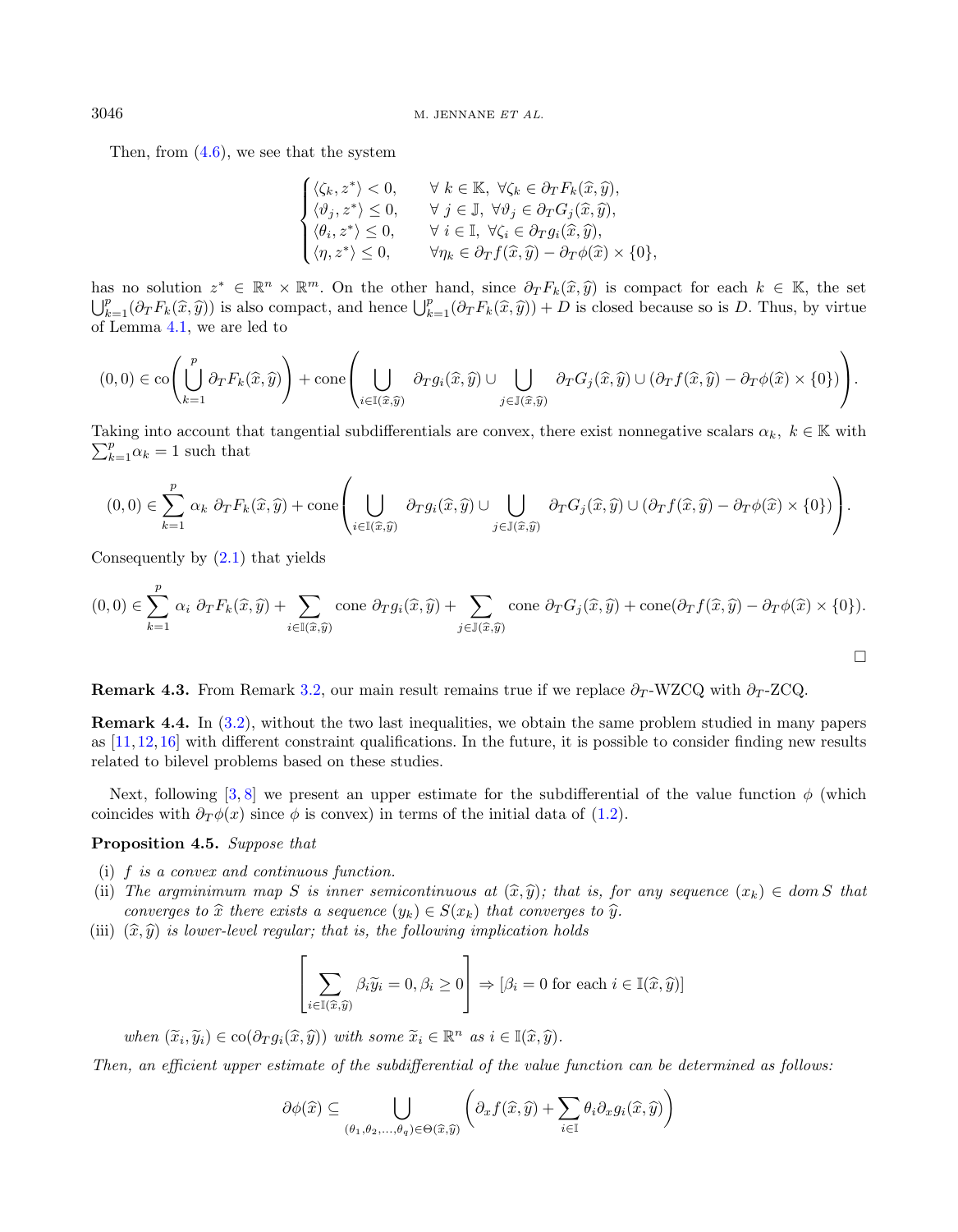where

$$
\Theta(\widehat{x},\widehat{y}) := \left\{(\theta_1,\theta_2,\ldots,\theta_q) \in \mathbb{R}^q \,\left|0\in\partial_y f(\widehat{x},\widehat{y}) + \sum_{i\in\mathbb{I}} \theta_i \partial_y g_i(\widehat{x},\widehat{y}), \theta_i \geq 0, \ \theta_i g_i(\widehat{x},\widehat{y}) = 0, i\in\mathbb{I}\right\}.
$$

Now, we present an example illustrating the main result.

**Example 4.6.** Consider  $n = m = 1$ ,  $p = q = l = 2$  and let the leader's objectives and constraints be given by

$$
F_1(x, y) = \begin{cases} \frac{x^3}{y} - x, & y \neq 0, \\ -x, & y = 0, \end{cases} \qquad F_2(x, y) = \max\{x, y\}
$$

$$
G_1(x, y) = -x, \qquad G_2(x, y) = x^3 - 4x.
$$

The follower's objective and constraints are as follows

$$
f(x, y) = |x| + |y|,
$$
  $g_1(x, y) = y - 1$   $g_2(x, y) = -y.$ 

Then, after straightforward calculations, one has  $\Xi = [0, 2] \times \{0\}$ . The convexity of f and  $g_1$  can be easily checked as well as the tangential convexity of  $F_1$ ,  $G_1$  and  $G_2$  at the local weakly efficient point  $(\hat{x}, \hat{y}) := (0, 0)$ .

In this example, the follower's region of rational reactions  $S$  and the function  $\phi$  are

$$
S(x) = \{0\}, \qquad \phi(x) = |x|.
$$

Let us show that  $\mathbb{I}(\hat{x}, \hat{y}) = \{2\}$  and  $\mathbb{J}(\hat{x}, \hat{y}) = \{1, 2\}$ . Moreover, the tangential subdifferentials of  $F_1$ ,  $F_2$ ,  $f$ ,  $\phi$ ,  $G_1$ ,  $G_2$  and  $g_2$ , are given by

$$
\partial_T F_1(\hat{x}, \hat{y}) = \{(-1, 0)\}, \quad \partial_T F_2(\hat{x}, \hat{y}) = \text{co}\{(0, 1); (1, 0)\}, \n\partial_T f(\hat{x}, \hat{y}) = [-1, 1] \times [-1, 1], \quad \partial_T \phi(\hat{x}) = [-1, 1], \n\partial_T G_1(\hat{x}, \hat{y}) = \{(-1, 0)\}, \quad \partial_T G_2(\hat{x}, \hat{y}) = \{(-4, 0)\}, \quad \partial_T g_2(\hat{x}, \hat{y}) = \{(0, -1)\}.
$$

The weak feasible directions cone w.r.t.  $\Xi$  and  $(\hat{x}, \hat{y})$  is given as follows  $\Xi = WD(\Xi, (\hat{x}, \hat{y})) = \mathbb{R}^+ \times \{0\}$ . A simple calculation can load to calculation can lead to

$$
(\Gamma(\widehat{x},\widehat{y}))^{\circ} \subseteq WD(\Xi,(\widehat{x},\widehat{y})),
$$

which mean our constraint qualification  $\partial_T$ -WZCQ holds at  $(\hat{x}, \hat{y})$ .

We conclude that all assumptions of Theorem [4.2](#page-3-4) are fulfilled. Taking  $\alpha_1 = \alpha_2 = \frac{1}{2}$ , we can easily verify the optimality condition given in this theorem:

$$
(0,0) \in \alpha_1 \partial_T F_1(\hat{x}, \hat{y}) + \alpha_2 \partial_T F_2(\hat{x}, \hat{y}) + \text{cone } \partial_T G_1(\hat{x}, \hat{y}) + \text{cone } \partial_T G_2(\hat{x}, \hat{y}) + \text{cone } \partial_T g_2(\hat{x}, \hat{y}) + \text{cone} \left( \partial_T f(\hat{x}, \hat{y}) - \partial_T \phi(\hat{x}) \times \{0\} \right).
$$

In the above example, we can obtain a similar result if we have only  $F = F_1$ . In this case, it's worth noting that Theorem 5.1 of  $[8]$  and Theorem 1 of  $[5]$  cannot be employed because  $F_1$  is not locally Lipschitz at the local weakly efficient  $(\hat{x}, \hat{y}) = (0, 0)$ . It follows that our main result is more general since the leader's objective can be multiobjective and not necessarily locally Lipschitz. On the other hand, since the functions  $F_1$  and  $G_2$  are not convex, we cannot apply the results that require the convexity of the functions in the upper level such as Theorem 4.1 of [\[2\]](#page-7-18).

Acknowledgements. We would like to express our sincere thanks to the two anonymous reviewers referees for their helpful comments and suggestions.